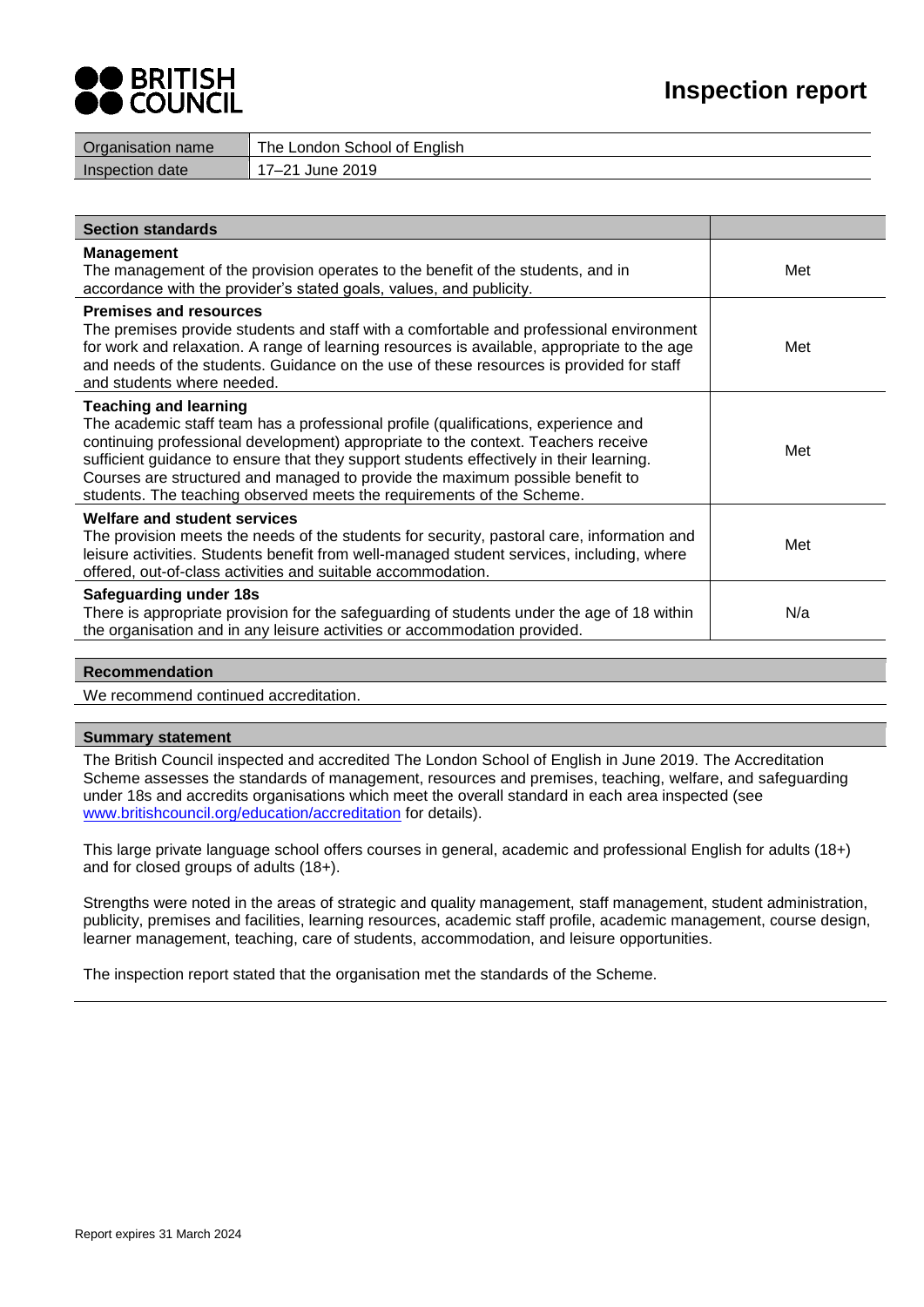# **Introduction**

The London School of English operates at two London centres, as well as its accredited school in Canterbury, and branch in Stockholm. Other parts of the business are the London School of International Communication and London School Online. The school also funds a charity, the London School Trust, which sponsors educational and cultural development projects.

In general, the Holland Park Gardens centre (HPG) hosts more mature and experienced professionals on short ESP or combined courses, while students at Westcroft Square (WS) tend to be in their twenties, on longer general English courses.

Most of the senior management team is based at HPG but all staff, including the teaching team, move between the two centres regularly. There has been a restructuring of senior teams since the last inspection, leading to the appointment of the director of operations (DO), whose areas of responsibility comprise courses, operations (including client services and reception), and catering. The resulting new courses team consists of the DO, the head of courses and two courses managers, one based at each site and each with experience and a good working knowledge of the other's role.

The inspection took place over three full days, two half days and one part-day, and involved two inspectors. Meetings were held with the chief executive, the director of operations, the director of sales and marketing, the head of courses, the courses managers (HPG and WS), the facilities manager, the customer experience manager, the head of CRM and business development, and the registrar. Inspectors also spoke informally to the alumni development manager. The owner of the business attended the final round-up meeting.

A student focus group meeting and a teacher focus group meeting were held at each site. One inspector visited two homestays, one residence and one serviced apartment block. All teachers timetabled during the inspection were observed.

## **Address of main site/head office**

15 Holland Park Gardens, London W14 8DZ

### **Description of sites visited**

Both sites were in use during the inspection. The Holland Park Gardens school occupies a double-fronted Victorian house in a residential area. Sales and marketing, finance, courses and student services teams are all based here, as well as the chief executive. There is an office for the facilities manager and IT support, as well as four additional classrooms in adjoining huts at the rear of the building. There is a dining and relaxation area, leading on to an outside terrace with seating, as well as 21 classrooms for group or one-to-one tuition, computer rooms, and a teachers' room with adjoining resources room on the lower ground floor. There are designated male and female prayer rooms, and toilets on the lower ground and first floors.

The Westcroft Square (65 Westcroft Square, London W6 0TA) school is located in a residential square close to Stamford Brook station and neighbouring shops and services. It is a two-storey building with a garden to one side. The main entrance leads from the street to a reception area with offices, reception desk, and the trainers' room on one side, and a kitchen and dining area on the other, with garden access. The first and second floors are reached by stairs and lift, and there are eight classrooms on the first floor, two of which are designated as male and female prayer rooms as required, and six classrooms on the second floor with a computer room. There are toilets on all floors.

| <b>Course profile</b>                                           | Year round  |             | <b>Vacation only</b> |      |
|-----------------------------------------------------------------|-------------|-------------|----------------------|------|
|                                                                 | Run         | Seen        | <b>Run</b>           | Seen |
| General ELT for adults (18+)                                    | $\boxtimes$ | $\boxtimes$ |                      |      |
| General ELT for adults (18+) and young people (16+)             |             |             |                      |      |
| General ELT for juniors (under 18)                              |             |             |                      |      |
| English for academic purposes (excludes IELTS preparation)      | ⊠           |             |                      |      |
| English for specific purposes (includes English for Executives) | $\bowtie$   | $\boxtimes$ |                      |      |
| Teacher development (excludes award-bearing courses)            |             |             |                      |      |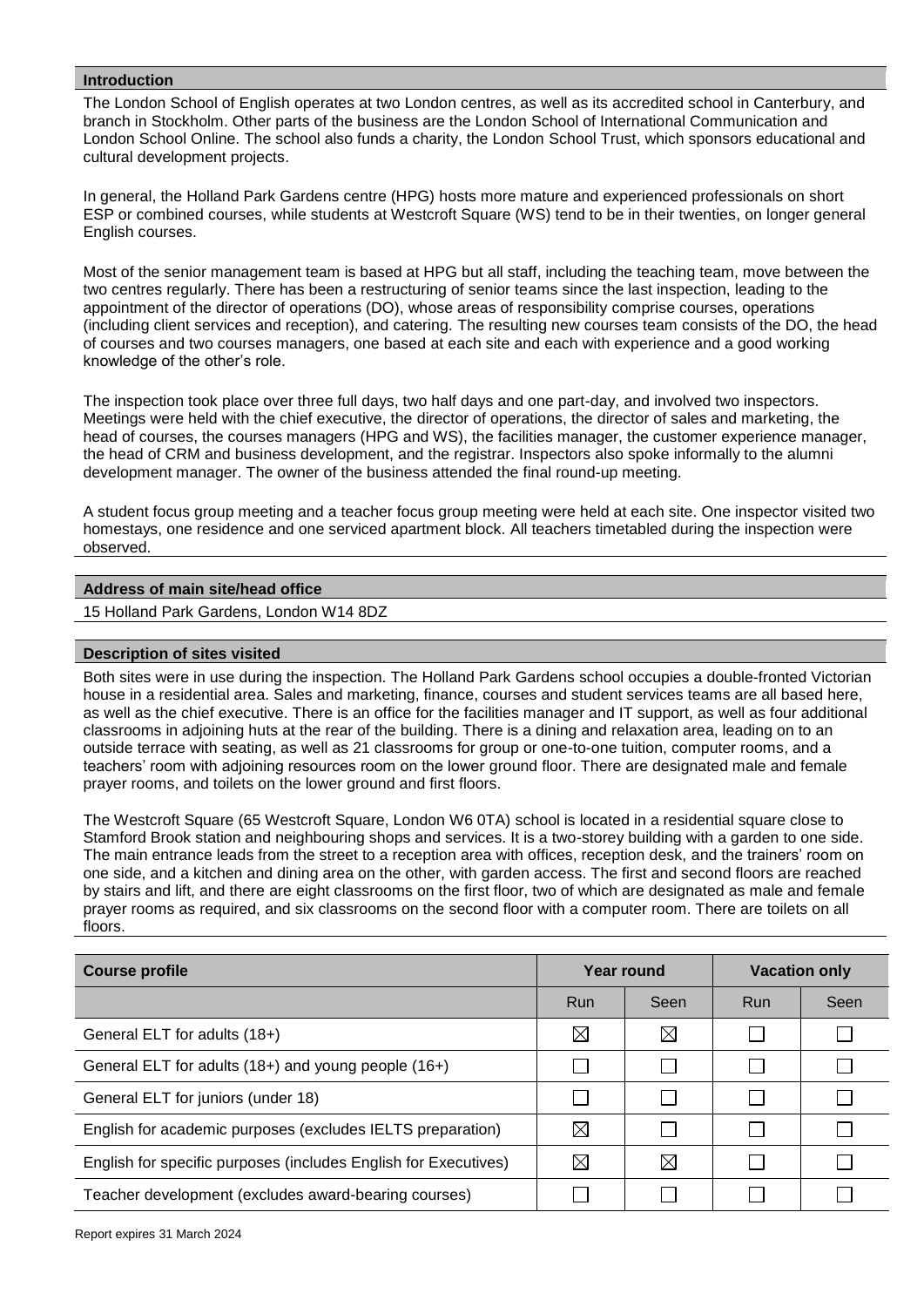| ESOL skills for life/for citizenship |  |  |
|--------------------------------------|--|--|
| Other                                |  |  |

The school offers business and professional English group courses of 15 or 30 hours per week in groups of up to four participants. The 15-hour programme can be combined with additional hours of individual tuition. A general English course of 15 or 22 hours per week in groups of up to six participants is also available, with the option of additional hours of individual tuition as required. Individual tuition courses of 15, 20 or 30 lessons per week are also offered. The school also arranges closed group courses for corporate clients and public institutions.

### **Management profile**

The chief executive reports to the owner of the business, and has overall responsibility for the London and Canterbury schools. The three directors, of sales and marketing, finance and operations, as well as the facilities manager, all report to him, and each manage their own teams. The operations director is responsible for the courses, catering and operations teams. Teaching staff are managed by the courses managers, who in turn report to the head of courses.

### **Accommodation profile**

The school offers and arranges homestay, residential and serviced apartments and has partnerships with local hotels. The student experience manager has overall responsibility for accommodation. Homestays are all within 40 minutes of the school buildings, and are in two categories, Silver, with shared and Gold, with private bathroom. The school has exclusive use of 39 rooms in one residence and rooms available as required in another. The main residence at Prince Consort Village is a short walk from the Westcroft Square centre, and the other a short bus journey from the school. Students can also stay in serviced apartments close to the school. The school works with a number of local hotels which it can book for students at preferential rates. One inspector visited two homestays, one residence and one serviced apartment block. One of the inspectors stayed in a hotel recommended by the school.

### **Summary of inspection findings**

#### **Management**

The provision meets the section standard and exceeds it in some respects. The provision is impressively managed and operates in every respect to the clear benefit of the students, and in accordance with the provider's stated goals, values, and publicity. *Strategic and quality management*, *Staff management*, *Student administration*, and *Publicity* are areas of strength.

### **Premises and resources**

The provision meets the section standard and exceeds it in some respects. The premises provide students and staff with an extremely comfortable and professional environment for work and relaxation. A very good range of learning resources is available, appropriate to the age and needs of the students. Guidance on the use of these resources is provided for staff and students where needed. *Premises and facilities* and *Learning resources* are areas of strength.

#### **Teaching and learning**

The provision meets the section standard and exceeds it in some respects. The academic staff team has a very strong professional profile (qualifications, experience and continuing professional development), wholly appropriate to the context. Teachers receive very good guidance to ensure that they support students effectively in their learning. Courses are structured and managed to provide the maximum possible benefit to students. The teaching observed met the requirements of the Scheme. *Academic staff profile*, *Academic management*, *Course design*, *Learner management*, and *Teaching* are areas of strength.

#### **Welfare and student services**

The provision meets the section standard and exceeds it in some respects. The school provides students with high levels of pastoral care, and student services are well managed. The school offers a wide range of high quality conveniently located accommodation. The leisure programme is varied, well organised and meets the needs of the students. *Care of students*, *Accommodation* and *Leisure opportunities* are areas of strength.

### **Safeguarding under 18s**

No students under the age of 18 are accepted.

# **Declaration of legal and regulatory compliance**

The items sampled were satisfactory.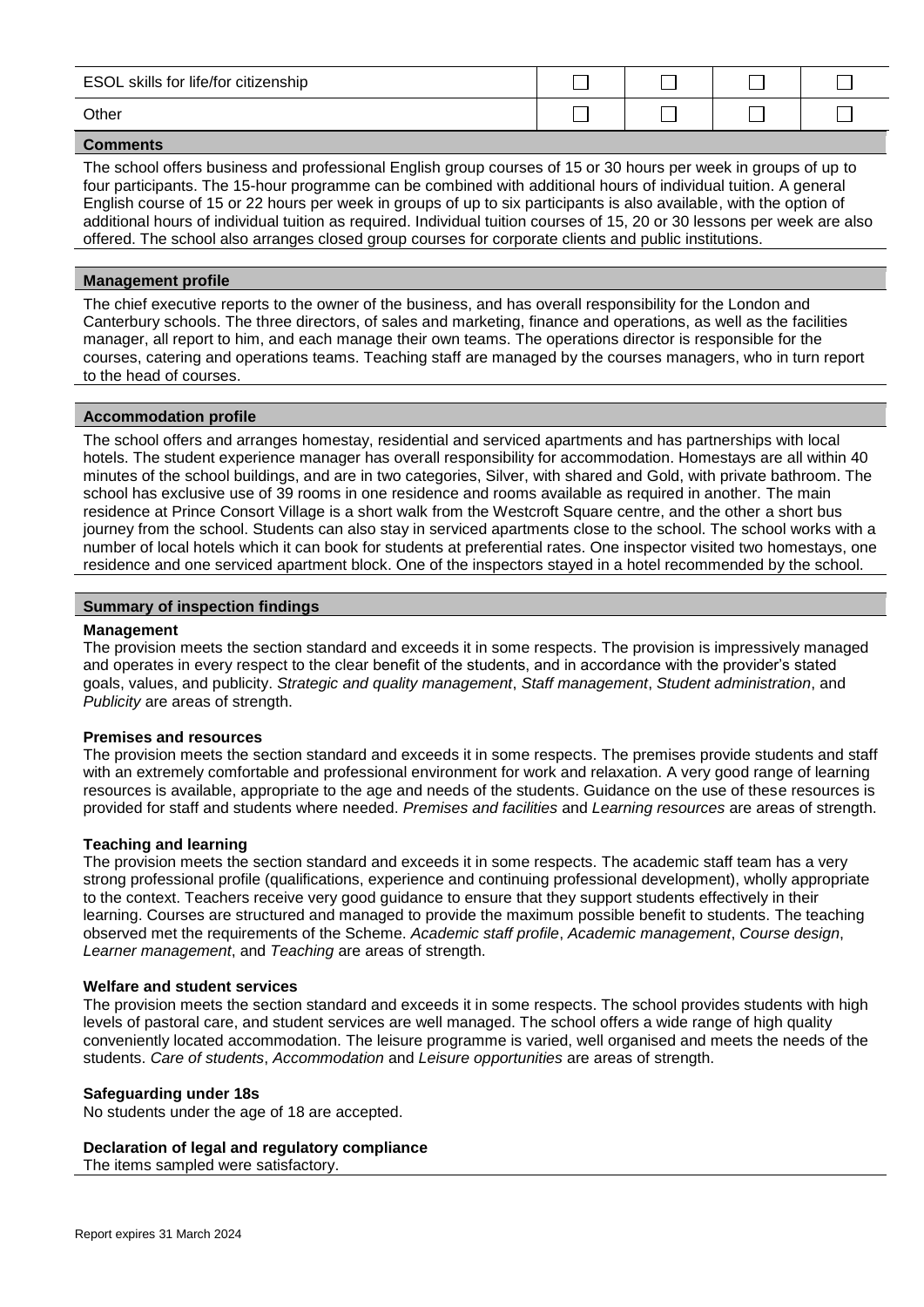## **Management**

| <b>Strategic and quality management</b>                                                                                                                                                        | Area of strength |
|------------------------------------------------------------------------------------------------------------------------------------------------------------------------------------------------|------------------|
| M1 There is a clear statement describing the goals and values of the organisation, which<br>is made known to all staff.                                                                        | Strength         |
| M2 The management has clear objectives for the future of the organisation and has<br>realistic plans to achieve them.                                                                          | Strength         |
| M3 There is a documented and clearly understood structure for the ELT operation. There<br>are sufficient staff to manage and deliver the provision, and to ensure continuity at all<br>times.  | Strength         |
| M4 There are effective channels of communication between all involved in the ELT<br>operation, and between the ELT operation and any wider organisation of which it is a part.                 | Strength         |
| M5 The provider regularly obtains and records feedback from students on all the services<br>offered. Feedback is circulated to relevant staff and appropriate action is taken and<br>recorded. | Strength         |
| M6 The provider regularly seeks and records feedback from all staff on the services<br>offered. Appropriate action is taken and recorded.                                                      | Strength         |
| M7 The provider reviews systems, processes and practices with a view to continuing<br>improvement. Appropriate action is taken and recorded in an annual self-evaluation.                      | Strength         |

### **Comments**

M1 The statement of the organisation's goals and values is prominently displayed, and is very evidently known to all staff, many of whom had a role in creating it. Managers and other staff showed strong awareness of issues in the ELT sector likely to impact on decisions and planning.

M2 The organisation makes use of an established business development model which enables it to clearly and effectively capture, monitor progress, and carry out review in relation to its specific objectives.

M3 The structure is made clear to students through induction and photographs of staff on display. The structure is further supported through a range of opportunities for staff to familiarise themselves with others' roles, with a view to ensuring effective cover arrangements.

M4 Strong and open communication is one of the stated values of the organisation, and this is evident throughout the school, with well-informed, engaged staff in every area. Homestay hosts also benefit from good communications, including opportunities to attend social events.

M5 As well as early and end-of-course feedback there are numerous additional channels for students, including weekly tutorials, long-stay consultants, and the alumni development manager who circulates regularly and assiduously. Most issues are resolved immediately and/or fed into planning to improve servicers. Good records are kept of the process.

M6 Formal meetings and appraisals include specific opportunities for staff feedback, and staff representatives meet regularly with the chief executive. Exit interviews are held with departing staff and inspectors met with a consistent staff perception that their views are heard and valued.

M7 The organisation operates within a comprehensive and regular quality review cycle which incorporates a wide range of sources of information, including staff and student feedback, previous inspection reports, and external consultancy and benchmarking. The self evaluation provided for inspection was exceptionally comprehensive, clear and accurate.

| <b>Staff management and development</b>                                                                                                                                                 | Area of strength |
|-----------------------------------------------------------------------------------------------------------------------------------------------------------------------------------------|------------------|
| M8 The provider implements appropriate human resources policies, which are made<br>known to staff.                                                                                      | Strength         |
| M9 The provider specifies the duties of all staff working with ELT students, and regularly<br>reviews these.                                                                            | Met              |
| M10 There are effective procedures for the recruitment and selection of all staff.                                                                                                      | Met              |
| M11 There are effective induction procedures for all staff.                                                                                                                             | Strength         |
| M12 There are effective procedures for monitoring and appraising all staff, and for<br>handling unsatisfactory performance or conduct. These procedures are made known to all<br>staff. | Strength         |
| M13 There are effective procedures to ensure the continuing professional development of<br>all staff to meet the needs of the individual, the students and the organisation.            | Strength         |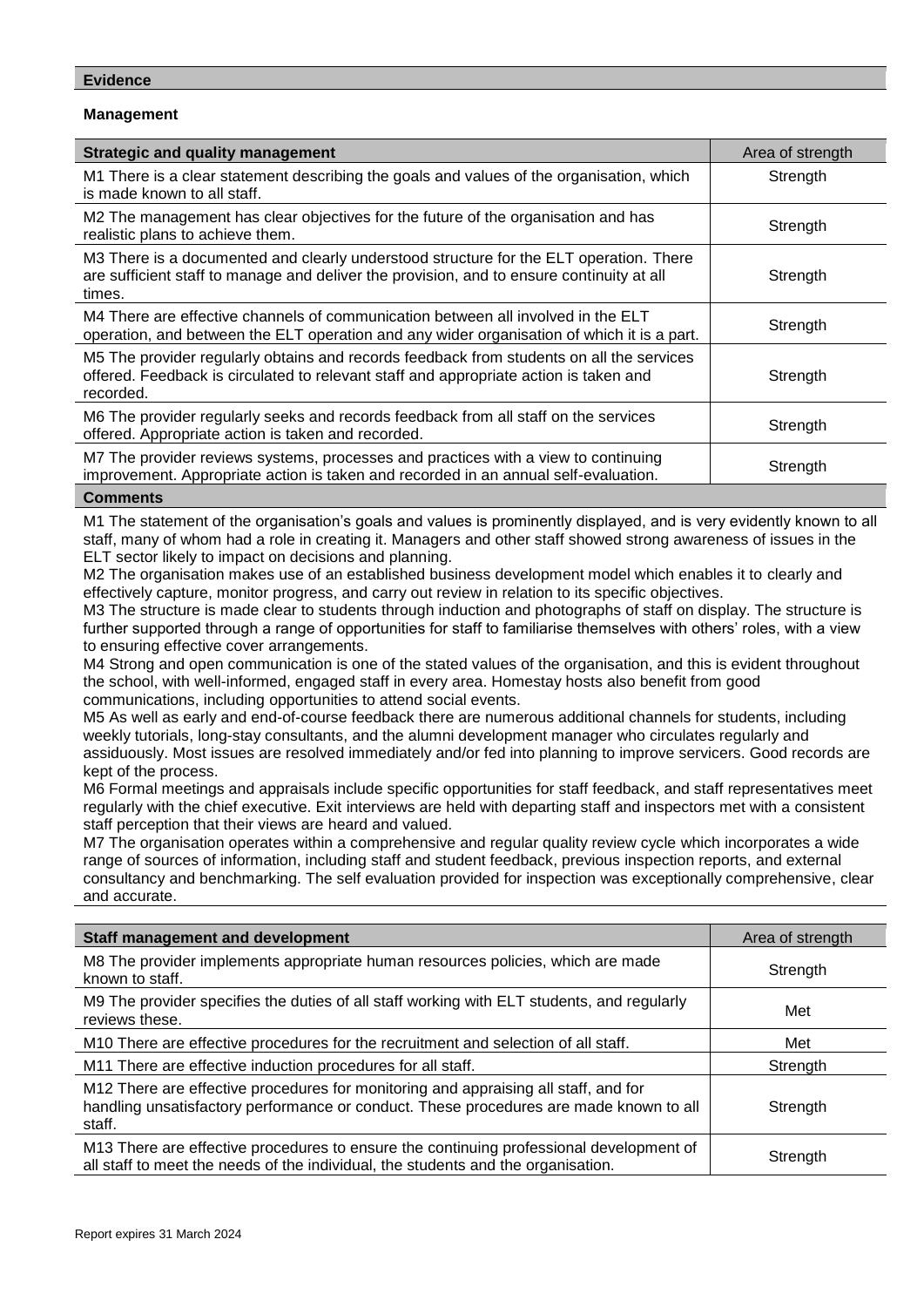M8 The school looks after its staff well; subsidised lunches are provided, staff clearly feel valued and well supported, and an extremely positive work environment has been created. Going the extra mile and taking pride in its work are two of the organisation's key values.

M11 All staff receive a comprehensive induction. Induction time is paid, teachers are assigned mentors and there are opportunities for shadowing and observing colleagues.

M12 A clear, supportive and very people-centred appraisal process is in place, which reflects the school's emphasis on open communication through regular conversations during the year, focusing on targets, achievements and any areas for improvement or development needs. Teachers are regularly observed and have an annual appraisal meeting.

M13 Continuing professional development (CPD) is well established and funded, and there is full staff engagement at all levels, from internal sharing of experience and expertise through to external training courses. Financial support is available to upgrade qualifications and for teaching staff there is support and a clear process for peer observation.

| <b>Student administration</b>                                                                                                                                                                               | Area of strength |
|-------------------------------------------------------------------------------------------------------------------------------------------------------------------------------------------------------------|------------------|
| M14 Staff are helpful and courteous to students and their representatives, and provide<br>satisfactory levels of customer service.                                                                          | Strength         |
| M15 Students or their representatives receive sufficient information and advice on their<br>course choices before arrival and during their stay.                                                            | Strength         |
| M16 Staff carry out enrolment, cancellation and refund procedures efficiently, fairly, and<br>with appropriate sensitivity.                                                                                 | Strength         |
| M17 There are effective systems in place to maintain accurate and up-to-date records of<br>student enrolment, payment and course details. These records are accessible at all times<br>to authorised staff. | Met              |
| M18 There are effective systems to maintain up-to-date and accessible records of local<br>contact details for students, and their designated emergency contacts.                                            | Met              |
| M19 There is a clear and effective policy on student attendance and punctuality that is<br>known to all staff and students and is applied consistently.                                                     | Strength         |
| M20 All staff and students are made aware of conditions and procedures under which a<br>student may be asked to leave the course.                                                                           | Met              |
| M21 All students and, where appropriate, group leaders and parents/legal guardians,<br>receive information in writing about how to make a complaint.                                                        | Strength         |

### **Comments**

M14 Customer service is supported by comprehensive systems and technology, so that information can very easily be entered, retrieved and manipulated. Students in the focus groups were extremely positive about the approachability and helpfulness of all staff at every stage of their experience, and feedback consistently demonstrates very high levels of customer satisfaction.

M15 Comprehensive pre-course information and communication is provided through the website and the sales team, within which at least seven languages are spoken. Systems are sophisticated and robust, and students benefit from high levels of personal attention and support before, during and after their stay.

M16 Procedures are transparent and efficient, and geared to meet the needs and expectations of students in all respects. Initial checks on well-being and satisfaction are routine.

M19 The attendance policy is comprehensive and clearly indicated to students. At WS, there are notices on classroom doors regarding punctuality. Procedures are efficiently implemented and good records kept. Any issues are systematically followed up and sensitively handled.

M21 The complaints procedure is clear and appears on the website, as well as forming part of induction and being displayed prominently in both schools. It is evident that all complaints are taken very seriously and that the client views are highly valued.

| <b>Publicity</b>                                                                                                                                                                        | Area of strength |
|-----------------------------------------------------------------------------------------------------------------------------------------------------------------------------------------|------------------|
| M22 All publicity and information is accurate, and gives rise to realistic expectations about<br>the premises, location, and the extent and availability of the services and resources. | Strength         |
| M23 All publicity and information about the provider and the services it offers is in clear,<br>accurate and accessible English.                                                        | Strength         |
| M24 Publicity gives clear, accurate and easy-to-find information on the courses.                                                                                                        | Strength         |
| M25 Publicity includes clear, accurate and easy-to-find information on costs.                                                                                                           | Met              |
| M26 Publicity or other information made available before enrolment gives an accurate<br>description of the level of care and support given to any students under 18.                    | N/a              |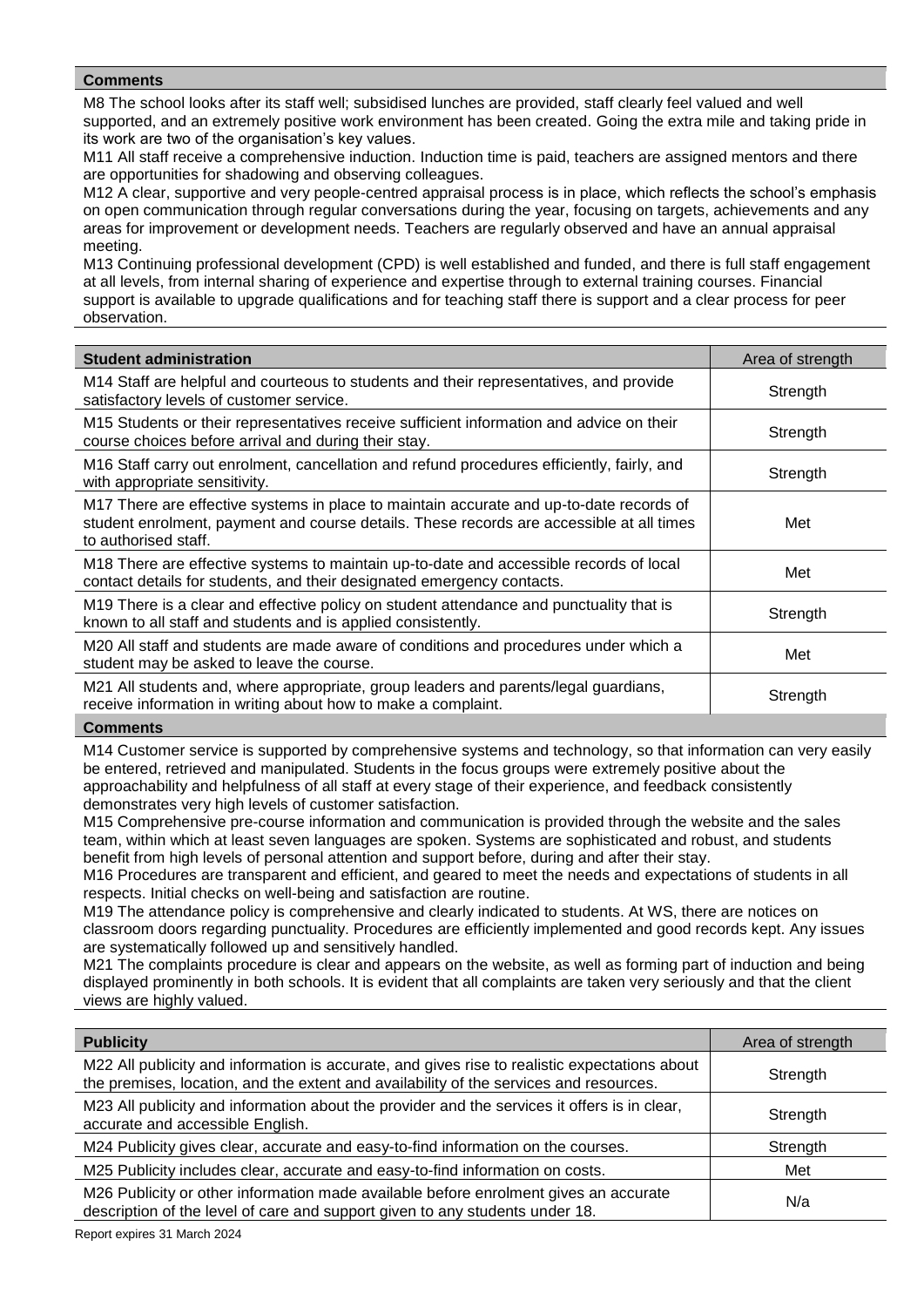| M27 Publicity gives an accurate description of any accommodation offered. | Strength |
|---------------------------------------------------------------------------|----------|
| M28 Descriptions of staff qualifications are accurate.                    | Met      |
| M29 Claims to accreditation are in line with Scheme requirements.         | Met      |
|                                                                           |          |

The website is the main medium of publicity, and a brochure is also produced, which can be downloaded from the website. A range of social media channels is also used.

M22 Publicity provides very clear and fully representative descriptions and captioned pictures of the provision. which represent the student experience. The leisure programme is included on the website, and use is made of numerous student testimonials. These were seen at inspection and are all carefully stored with the appropriate permissions.

M23 Information is well written and accessible. Key parts of the website have been professionally translated into the languages most relevant to the school.

M24 Descriptions of course content are clear, detailed and consistently presented across courses*.* 

M27 Accommodation options are presented in a dedicated section of both website and brochure, and include photographs of different accommodation options in use, including real homestays hosts and "stories" of homestay experiences.

# **Premises and resources**

| <b>Premises and facilities</b>                                                                                                                                                | Area of strength |
|-------------------------------------------------------------------------------------------------------------------------------------------------------------------------------|------------------|
| P1 Premises, including any external areas, are in a good state of repair, cleanliness and<br>decoration, and provide a comfortable environment for students and staff.        | Strength         |
| P2 Classrooms and other learning areas provide a suitable study environment.                                                                                                  | Strength         |
| P3 Students have adequate room and suitable facilities for relaxation and the<br>consumption of food.                                                                         | Strength         |
| P4 Free drinking water is available. A choice of appropriate food at affordable prices is<br>available to students on site, if not available locally.                         | Strength         |
| P5 There is adequate signage to buildings, routes, rooms and exits, and there are<br>facilities for the display of general information.                                       | Strength         |
| P6 There is sufficient space for all staff, for meetings, relaxation and the storage of<br>personal possessions, and for teachers to carry out their preparation and marking. | Strength         |

# **Comments**

P1 Both schools are in a very good state of repair, well presented and maintained, extremely clean throughout, and very appropriately suited to the student population in each case. There are attractive and welcoming communal and dining areas inside and outdoors at both sites. Staff areas and facilities are also of a very high standard. P2 All classrooms are sufficiently spacious for the number of students accommodated, and benefit from good

natural light, air conditioning and flexible furniture or appropriate arrangements for executive and one-toone classes.

P3 The dining and relaxation areas in both schools are very popular and provide an exceptionally welcoming environment, where students congregate and socialise with each other and staff members. There is reliable Wi-Fi provision throughout.

P4 The school has its own chef and catering team, who provide lunch every day, as well as snacks and treats at break times and for any social gatherings that are organised. The food sampled was exceptional, and students in the focus group were highly complimentary about their lunches.

P5 Signage and display is very clear and consistently branded throughout. Noticeboards are up to date and attractively presented.

P6 Staff areas and facilities in both schools are spacious and comfortable with workstations for all, access to good systems and resources, and facilities for storing and heating food. Staff can also take advantage of subsidised lunches.

| <b>Learning resources</b>                                                                                                                                                                                            | Area of strength |
|----------------------------------------------------------------------------------------------------------------------------------------------------------------------------------------------------------------------|------------------|
| P7 There are sufficient learning resources for the number of students enrolled,<br>appropriate to their age and the level, length and type of courses offered.                                                       | Strength         |
| P8 There are appropriate resources for teachers, which are adequate in number,<br>accessible, and well maintained and organised.                                                                                     | Strength         |
| P9 Any educational technology inside the classroom and elsewhere is well maintained<br>with adequate technical support. Staff receive appropriate training in using the available<br>technology to support learning. | Strength         |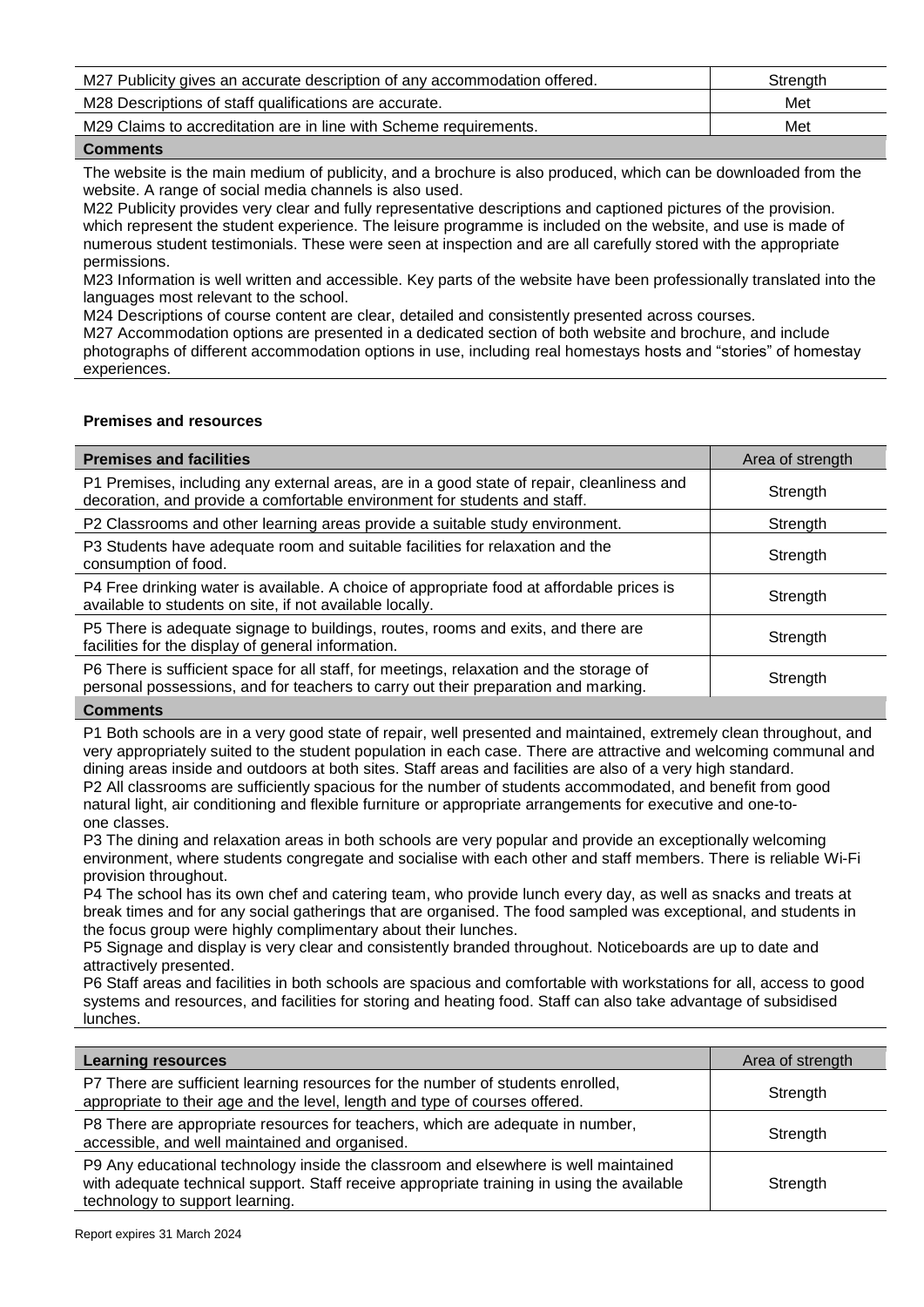| P10 Any facilities provided for additional or independent learning are appropriately<br>equipped and organised.                            | Met      |
|--------------------------------------------------------------------------------------------------------------------------------------------|----------|
| P11 Students receive guidance on the use of any resources provided for independent<br>learning.                                            | Strength |
| P12 There is a policy for the continuing review and development of teaching and learning<br>resources, and evidence of its implementation. | Strength |

P7 Learning resources are well organised and there is a wide range of up-to-date learning materials suitable for all course types, including specific materials for one-to-one students and specialist subject areas.

P8 A very good range of materials is available to teachers, including an online materials bank. Regular exchange of materials is encouraged, and there is excellent access to technology to facilitate internet use and materials production, as well as streaming of content to classrooms.

P9 There is a very good range of educational technology in classrooms, which teachers are trained to use, and which is well maintained and supported through a responsive technical support service for both sites. P11 All students are sent a link to the school's own online learning platform prior to arrival and have access to this

throughout and for three months after their course. Guidance on the use of this facility is provided at induction and in class.

P12 All resources are systematically reviewed as part of the school's annual planning meeting, which takes teachers' feedback into account among other factors. Teachers are allocated time for producing new materials, and resources are invariably purchased where teachers request them.

# **Teaching and learning**

| <b>Academic staff profile</b>                                                                                                                          | Area of strength |
|--------------------------------------------------------------------------------------------------------------------------------------------------------|------------------|
| T1 All academic staff have a level of education normally represented by a Level 6<br>qualification on the Ofqual register of regulated qualifications. | Met              |
| T2 The teaching team has ELT/TESOL qualifications relevant to the courses they are<br>teaching.                                                        | Strength         |
| T3 The teaching team has a range of experience, knowledge and skills appropriate to the<br>courses offered and the needs of the learners.              | Strength         |
| T4 The academic manager/academic management team has an appropriate professional<br>profile to provide academic leadership.                            | Strength         |
|                                                                                                                                                        |                  |

### **Comments**

T2 More than two thirds of the teaching team were TEFLQ during the week of the inspection, and there is evidence that this is typical of the year-round profile.

T3 Many teachers have additional subject knowledge and experience as well as additional qualifications which creates a wide range of skills appropriate to the course types offered.

T4 All members of the courses team are TEFLQ with extensive experience in academic management.

| <b>Academic management</b>                                                                                                                  | Area of strength |
|---------------------------------------------------------------------------------------------------------------------------------------------|------------------|
| T5 Teachers are matched appropriately to courses.                                                                                           | Strength         |
| T6 There are effective procedures for the appropriate timetabling of students, teachers,<br>courses and classrooms.                         | Strength         |
| T7 There are formalised arrangements, satisfactory to students and staff, for covering for<br>absent teachers.                              | Strength         |
| T8 Where enrolment is continuous, explicit attention is paid to all aspects of academic<br>management affected.                             | Strength         |
| T9 There are effective arrangements, led by an academic manager, to ensure appropriate<br>day-to-day guidance and support for all teachers. | Strength         |
| T10 There are effective arrangements for the observation and monitoring of teachers'<br>performance by a TEFLQ academic manager.            | Strength         |
|                                                                                                                                             |                  |

**Comments**

T5 Teachers are carefully matched to courses, taking expertise and experience into account, but also as an extension of professional development in extending individuals' experience of different courses.

T6 Timetabling is well organised and made accessible in good time to teachers and students, and the process is designed to take into account the needs of specific groups and individuals.

T7 There are several layers of cover and care is taken to ensure that any teacher covering a class has experience of that course type.

Report expires 31 March 2024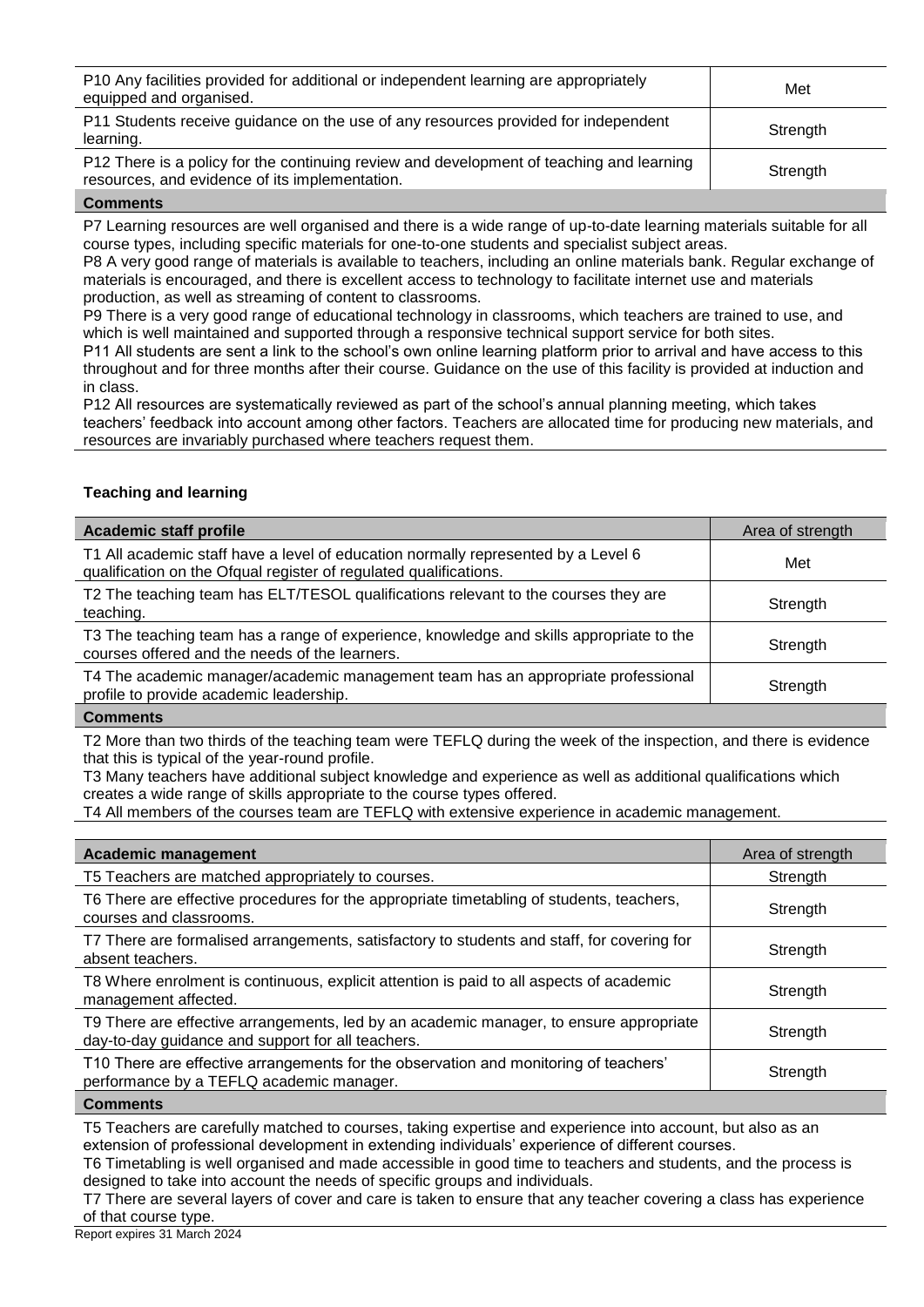T8 Teachers have guidelines on dealing with new arrivals and continuing students in the same class. There are starter lessons, and the syllabus is negotiated with groups on a weekly basis.

T9 Teachers benefit from excellent support systems. Course managers are available at key times, communications are good, and there are regular and frequent meetings and development sessions. New teachers are assigned buddies, and teachers have paid training up time before they teach on new courses. Peer observation is actively facilitated. Teachers in the focus group were very positive and appreciative of the support available to them. T10 Formal observations are clearly linked to CPD and appraisal. There are also frequent drop-in observations with more frequent observations and follow ups as appropriate. Teachers in the focus group were very positive about the observation process and feedback.

| <b>Course design and implementation</b>                                                                                                                                                        | Area of strength |
|------------------------------------------------------------------------------------------------------------------------------------------------------------------------------------------------|------------------|
| T11 Course design is based on stated principles. There is a coherent and appropriate<br>course structure described in writing for teachers' guidance.                                          | Strength         |
| T12 Course design is regularly reviewed in light of the different and changing needs of<br>students and feedback from teachers and students.                                                   | Strength         |
| T13 Written course outlines and intended learning outcomes, appropriate to the course<br>length and type, are available to students.                                                           | Strength         |
| T14 Any activities additional to English classes, and which form part of the language<br>curriculum, encourage the acquisition of language and the development of relevant<br>language skills. | N/a              |
| T15 Courses include study and learning strategies that support independent learning and<br>enable students to benefit from their programmes and continue their learning after the<br>course.   | Strength         |
| T16 Courses include strategies which help students to develop their language skills<br>outside the classroom and benefit linguistically from their stay in the UK.                             | Met              |
|                                                                                                                                                                                                |                  |

### **Comments**

T11 Courses are designed to meet customer needs, which have normally been established in advance and are checked on arrival. Every course has guidelines and a methodology statement, some courses have a coursebook, and teachers draw on the wide range of available materials to build their course, in negotiation with students. T12 Formal review of courses takes place annually and takes into account both teacher and student feedback. The process is documented through action points arising. More frequent review takes place through ongoing negotiation of the programme with students.

T13 Weekly plans are produced and reviewed with groups and individuals in order to address needs as they emerge and develop. There are dedicated boards in every classroom where the intended outcomes for the day are written up.

T15 Course guidelines include a focus on independent learning and ways to encourage it. All course participants have access to the school's own online learning platform, which remains available for three months after their course.

| T17 There are effective procedures for the correct placement of students, appropriate to<br>Strength<br>their level and age.<br>T18 There are effective procedures for evaluating, monitoring and recording students'<br>Strength<br>progress.<br>T19 Students are provided with learning support and enabled to change courses or<br>Met<br>classes where necessary.<br>T20 Where relevant, students are guided to select the examinations and examination<br>Met<br>training best suited to their needs and interests.<br>T21 Academic reports are made available to students on request and, in the case of<br>Strength<br>under 18s, to their parents/guardians.<br>T22 Students wishing to progress to mainstream UK education have access to relevant<br>Met | Learner management      | Area of strength |
|--------------------------------------------------------------------------------------------------------------------------------------------------------------------------------------------------------------------------------------------------------------------------------------------------------------------------------------------------------------------------------------------------------------------------------------------------------------------------------------------------------------------------------------------------------------------------------------------------------------------------------------------------------------------------------------------------------------------------------------------------------------------|-------------------------|------------------|
|                                                                                                                                                                                                                                                                                                                                                                                                                                                                                                                                                                                                                                                                                                                                                                    |                         |                  |
|                                                                                                                                                                                                                                                                                                                                                                                                                                                                                                                                                                                                                                                                                                                                                                    |                         |                  |
|                                                                                                                                                                                                                                                                                                                                                                                                                                                                                                                                                                                                                                                                                                                                                                    |                         |                  |
|                                                                                                                                                                                                                                                                                                                                                                                                                                                                                                                                                                                                                                                                                                                                                                    |                         |                  |
|                                                                                                                                                                                                                                                                                                                                                                                                                                                                                                                                                                                                                                                                                                                                                                    |                         |                  |
|                                                                                                                                                                                                                                                                                                                                                                                                                                                                                                                                                                                                                                                                                                                                                                    | information and advice. |                  |

**Comments**

T17 Students may complete an online level test, which is then checked on arrival. Class composition is generally very homogeneous, and the flexible course offering, including one-to-one tuition as required, is responsive to individual needs.

T18 Progress is regularly monitored and tracked. Weekly tutorials and learner plans provide individual review and feed into final reports to provide detailed information on progress. Intensive general English courses have a progress test every six weeks.

T21 Academic reports are comprehensive, detailed and professionally presented.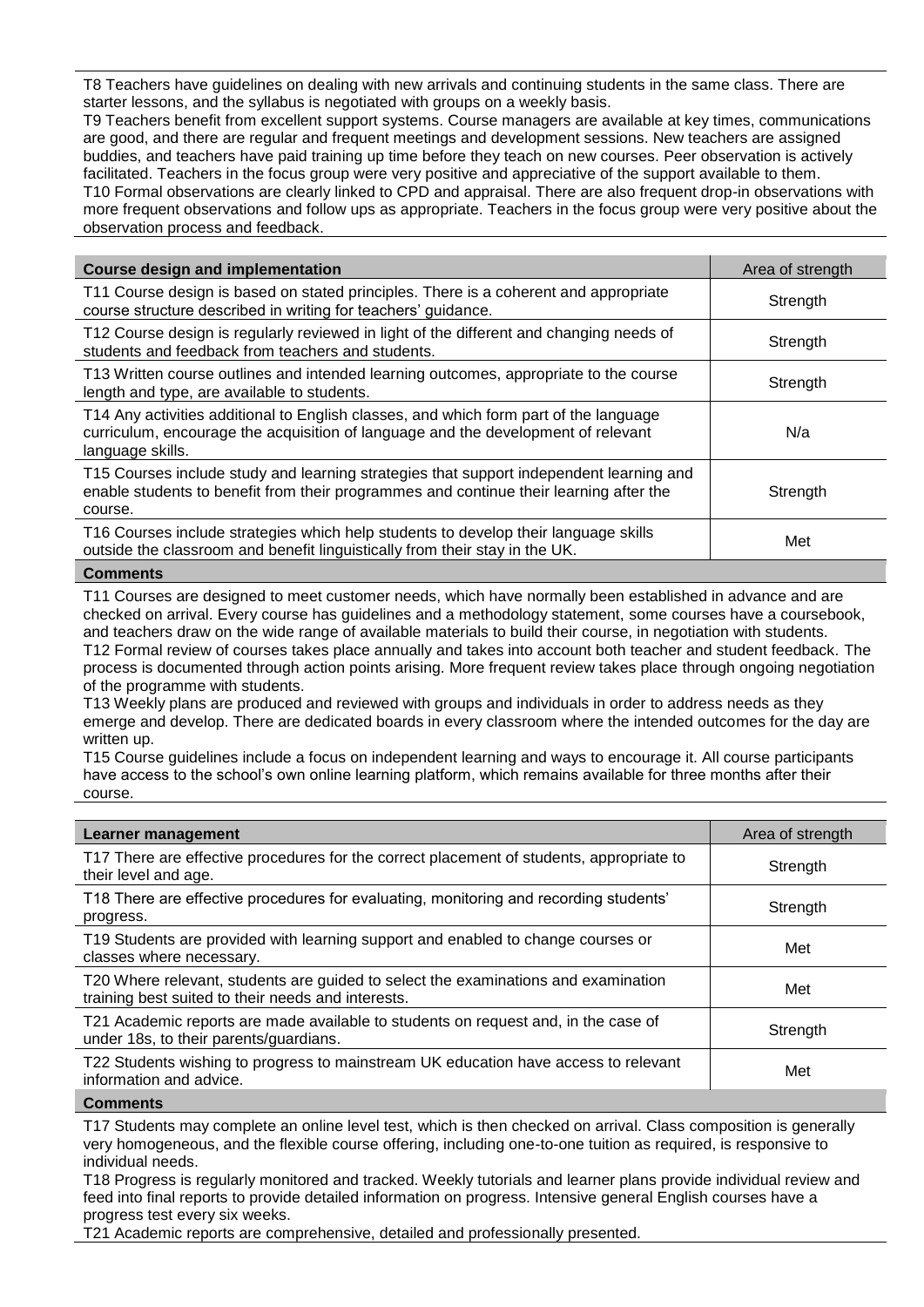# **Classroom observation record**

| Number of teachers seen        | 31  |
|--------------------------------|-----|
| Number of observations         | -31 |
| Parts of programme(s) observed | All |
| <b>Comments</b>                |     |

None.

| <b>Teaching: classroom observation</b>                                                                                                                                                          | Area of strength |
|-------------------------------------------------------------------------------------------------------------------------------------------------------------------------------------------------|------------------|
| T23 Teachers demonstrate sound knowledge and awareness of the use of English and<br>the linguistic systems underlying it, and provide appropriate models of both spoken and<br>written English. | Strength         |
| T24 The content of the lessons shows that the course objectives, the learning needs and<br>cultural backgrounds of the students have been taken into account.                                   | Strength         |
| T25 Lessons lead to relevant learning outcomes, made known to students and achieved<br>through a coherent sequence of activities.                                                               | Strength         |
| T26 Teaching techniques are appropriate to the focus of the lesson and to the needs of<br>the group and individual learners.                                                                    | Met              |
| T27 Teachers promote learning by the effective management of the classroom<br>environment and resources.                                                                                        | Strength         |
| T28 Students receive appropriate and timely feedback on their performance during the<br>lesson.                                                                                                 | Strength         |
| T29 Lessons include activities to evaluate whether learning is taking place.                                                                                                                    | Met              |
| T30 Teachers demonstrate the ability to engage students and create a positive learning<br>atmosphere.                                                                                           | Strength         |
| <b>0.</b>                                                                                                                                                                                       |                  |

### **Comments**

T23 Most teachers demonstrated sound language knowledge and awareness, provided clear and accurate models, and were able to give clear examples and explanations. Many focused effectively on aspects of pronunciation and use of phonemic script was widespread. Models on the board generally included additional information such as parts of speech and stress marks.

T24 Plans included very detailed and clear student profiles which showed detailed awareness of the needs of individuals and groups. Use was made of relevant activities, extension work, and alternative materials to meet these needs.

T25 Learning outcomes were invariably clear, and consistently shared with students. Lessons were effectively and appropriately staged, with obvious progression from the familiar to the unfamiliar. Many plans made explicit links between student profiles and lesson content.

T26 In most classes, confident use was made of a range of techniques as needed, including appropriate elicitation, prompting and concept checking. In weaker lessons, this range was more limited, particularly with to one-to-one teaching.

T27 Whiteboards were used very effectively, often with the use of colour, and were generally well organised. Classroom equipment and technology was confidently used and materials were attractive and professional.

T28 Teachers provided a great deal of encouragement, and made used of principled, consistent feedback in most cases. Overall a good range of correction techniques was used and dealing with errors was part of the majority of plans.

T29 Some activities to evaluate learning were clearly planned, if not always made explicit as such. Teachers provided recap and review and regularly reminded students of previous learning.

T30 An extremely positive and purposeful learning atmosphere was established in all classes. Teachers ensured a good variety of interaction patterns and provided clear instructions. Voice projection and pace were very good, and appropriate pace was maintained. Teachers showed strong awareness of learners, and students were wholly engaged.

### **Classroom observation summary**

The teaching observed met the requirements of the Scheme and ranged from excellent to satisfactory with a large majority of lesson segments observed being excellent or good. Knowledge of the linguistic systems of English was sound, and teachers were able to provide good models and explanations. Lesson content was highly relevant to the needs and cultural background of the students, and led to relevant learning outcomes. Techniques were varied and appropriate, and students were fully engaged. Appropriate feedback was generally provided to students, and there were opportunities to evaluate learning in all lesson plans seen. Teachers' strong awareness of individual and group strengths resulted in a very positive learning atmosphere.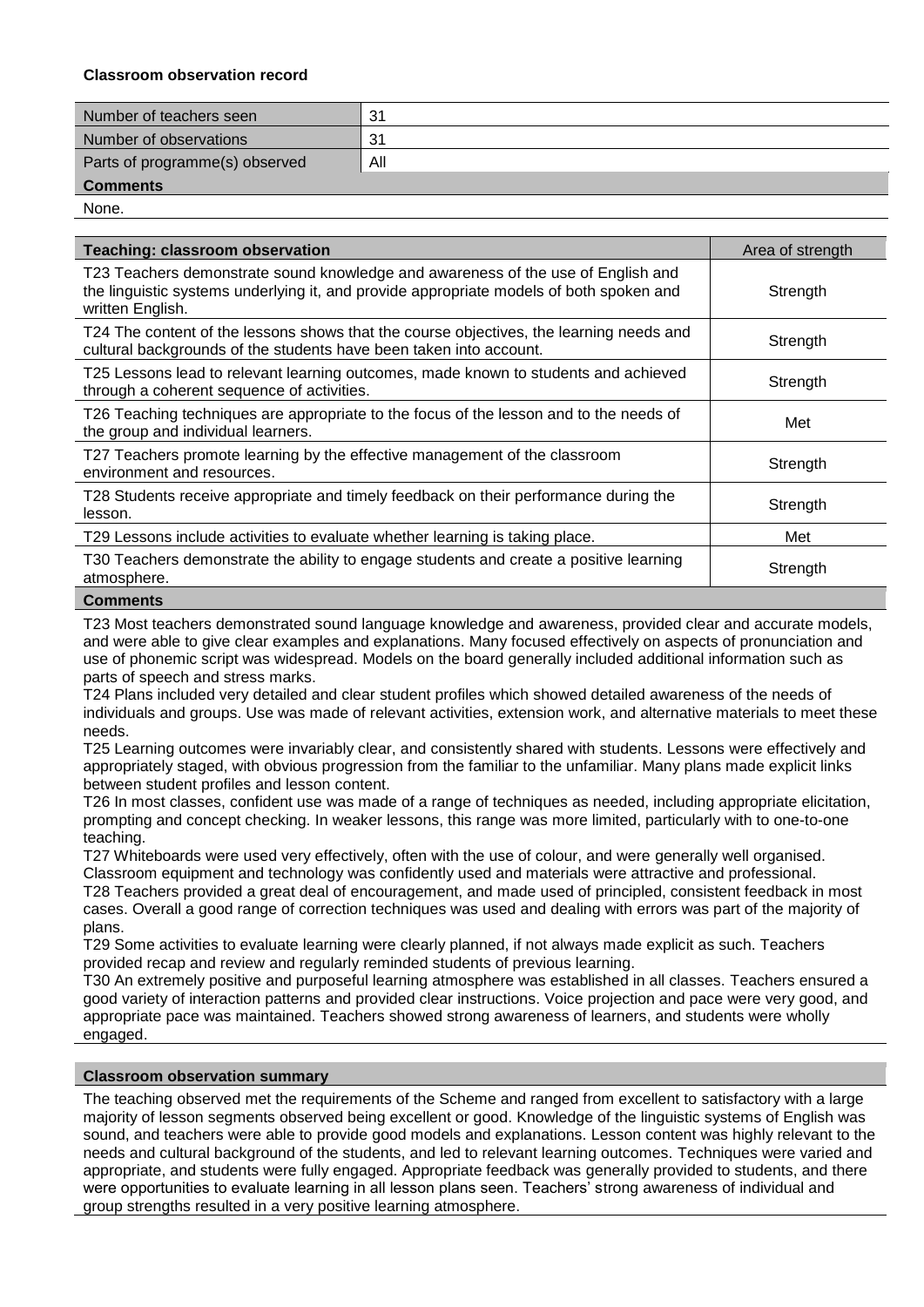# **Welfare and student services**

| <b>Care of students</b>                                                                                                                                                                                    | Area of strength |
|------------------------------------------------------------------------------------------------------------------------------------------------------------------------------------------------------------|------------------|
| W1 Providers ensure the safety and security of students on their premises by measures<br>appropriate to their age and background, and the location.                                                        | Strength         |
| W2 There is a comprehensive plan to respond to any emergency. This plan is known to<br>all staff, and relevant elements are known to students.                                                             | Strength         |
| W3 Students receive pastoral care appropriate to their age, background and<br>circumstances. All staff and students know the name(s) of the person or people who deal<br>with students' personal problems. | Strength         |
| W4 There are policies to promote tolerance and respect, and procedures for dealing with<br>any abusive behaviour. All staff and students are aware of these.                                               | Strength         |
| W5 Where relevant, students receive a 24-hour emergency contact number for the<br>provider, in writing.                                                                                                    | Met              |
| W6 Students receive in advance information on the most appropriate forms of transport<br>between the point of entry to the UK and the provider or accommodation, including<br>approximate costs.           | Strength         |
| W7 Students receive advice on relevant aspects of life in the UK.                                                                                                                                          | Strength         |
| W8 Students have access to adequate health care provision.                                                                                                                                                 | Strength         |
|                                                                                                                                                                                                            |                  |

### **Comments**

W1 Safety and security measures are comprehensive and appropriate. Roles and responsibilities are clearly specified in job descriptions. Premises are risk assessed fully and periodically. Fire precautions are appropriate and include the appointment of two fire marshals on each floor of school buildings.

W2 There are comprehensive procedures in place for handling a security or safety emergency on or offsite, including clear guidelines for staff and sensitive advice and briefings for students.

W3 Students and staff are aware of extensive pastoral care for students. Specific people are responsible for students' pastoral care which is differentiated for students to cater for differences in ages and length of stay. W4 Tolerance and respect feature in the school's values and policies. Information is available for students on noticeboards and in the student welcome pack.

W6 The majority of students book a transfer service through the school. Students choosing to travel independently, receive personalised information about how to travel to their accommodation and the school.

W7 Students receive comprehensive, up-to-date, well-presented information in a welcome pack, via the school website and during induction.

W8 Students have access to very good healthcare provision. There are four trained first aiders on each site. Front of house staff are available to give students healthcare information, and to accompany students to medical or dental appointments if required.

| <b>Accommodation</b> (W9-W22 as applicable)                                                                                                                                        | Area of strength |
|------------------------------------------------------------------------------------------------------------------------------------------------------------------------------------|------------------|
| All accommodation                                                                                                                                                                  |                  |
| W9 Students have a comfortable living environment throughout their stay.                                                                                                           | Strength         |
| W10 Arrangements for cleaning and laundry are satisfactory.                                                                                                                        | Met              |
| W11 A responsible representative inspects all accommodation (for safety and suitability)<br>before students are placed, and at least every two years after that.                   | Strength         |
| W12 Students receive written confirmation of accommodation booked, giving clear and<br>accurate information.                                                                       | Met              |
| W13 There are effective procedures for identifying and resolving any problems students<br>have with their accommodation.                                                           | Strength         |
| W14 Accommodation providers receive written confirmation of the rules, terms and<br>conditions applied by the provider with respect to the provision of accommodation<br>services. | Met              |
| W15 Students receive meals as agreed; these offer a well-balanced diet, taking into<br>account any reasonable dietary requirements students may have.                              | Strength         |
|                                                                                                                                                                                    |                  |

# **Comments**

W9 Two homestays, one residence and one serviced apartment were visited. All provided accommodation of a very high standard. In all accommodation bedrooms were spacious and well equipped with free Wi-Fi.

W11 The school ensures that annual inspections of accommodation are carried out. Systems for recording and planning inspections are efficient and comprehensive. In addition, spot checks are carried out on accommodation where feedback is below the school's expected standards.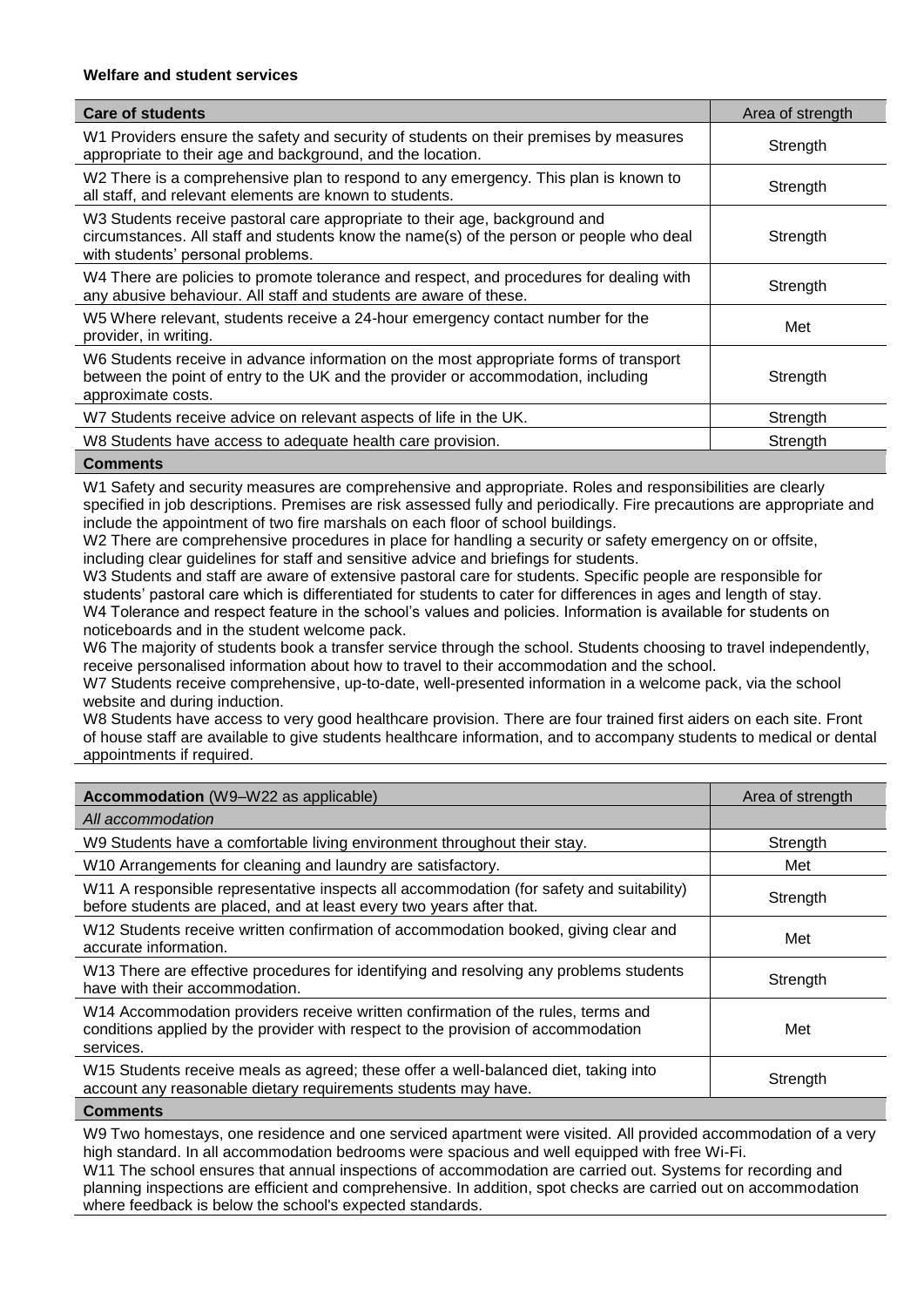W13 Feedback on accommodation is collected on the second day of the course, usually one-to-one or in small groups. The client experience manager speaks to every student individually about their accommodation during the first week. Accommodation issues are followed up promptly.

W15 Dietary requirements, restrictions and allergies are noted at the time of booking and passed on to homestay hosts. Hosts discuss meal requests with students and respond accordingly.

| Accommodation: homestay only                                                                                                                                                                  |     |
|-----------------------------------------------------------------------------------------------------------------------------------------------------------------------------------------------|-----|
| W16 Homestay hosts accommodate no more than four students at one time.                                                                                                                        | Met |
| W17 Homestay hosts do not accommodate more than one student with the same<br>language, unless the students, their agents, parents or legal guardians specifically<br>request this in writing. | Met |
| W18 No more than two students share the same bedroom, unless the students, their<br>agents, parents or legal guardians specifically request this in writing.                                  | Met |
| W19 English is the language of communication within the homestay home.                                                                                                                        | Met |
| W20 Hosts ensure that there is an adult available to receive students on first arrival.                                                                                                       | Met |
| <b>Comments</b>                                                                                                                                                                               |     |
| All criteria in this area are fully met.                                                                                                                                                      |     |

| Accommodation: other                                                                                                                           |     |
|------------------------------------------------------------------------------------------------------------------------------------------------|-----|
| W21 Students receive information about the implications of their living in private rented<br>accommodation and advice in case of difficulties. | Met |
| W22 The provider monitors any other accommodation recommended, and booking and<br>payment arrangements are clear.                              | Met |
| <b>Comments</b>                                                                                                                                |     |

All criteria in this area are fully met.

| Leisure opportunities                                                                                                                                                      | Area of strength |
|----------------------------------------------------------------------------------------------------------------------------------------------------------------------------|------------------|
| W23 Students have appropriate information about and access to social, cultural and<br>sporting events and activities which enhance their experience of studying in the UK. | Strength         |
| W24 The content of any leisure programme is appropriate to the age and interests of the<br>students.                                                                       | Strength         |
| W25 Any leisure programmes are well organised and sufficiently resourced.                                                                                                  | Strength         |
| W26 There are effective systems to ensure the health and safety of students on all on-site<br>and off-site activities.                                                     | Met              |
| W27 Staff supervising sporting and leisure activities on or off-site have appropriate<br>experience and training.                                                          | Met              |
|                                                                                                                                                                            |                  |

**Comments**

W23 Students receive very good information about and access to leisure opportunities. They receive information about the social programme through the website, induction and displays in the school, and events are advertised and documented on the school's social media platforms. In addition to the social programme, students can ask the school to arrange other events.

W24 The school organises a variety of activities which are appropriate to the range of interests and ages of the students. Students commented very positively about the programme.

W25 Administration and teaching staff are involved in the leisure programme. A member of staff usually carries out a pre-activity visit to ensure thorough planning. Staff are fully briefed with written and verbal instructions.

### **Declaration of legal and regulatory compliance**

D1 The organisation certifies that it operates at all times in accordance with the declarations in the *Declaration of legal and regulatory compliance*.

The Accreditation Scheme requires accredited providers to comply with all applicable laws and regulations. Providers must take steps to ensure that they are aware of, and comply with, all existing and new legal requirements.

On initial application and annual renewal of accreditation, providers are required to confirm that they are complying with all applicable laws and regulations.

Inspectors will check a random sample of items during inspection, in relation to criterion D1; if they find evidence of a breach of statutory or other legal requirements, the provider will be required to submit evidence of compliance confirmed by the appropriate regulatory body.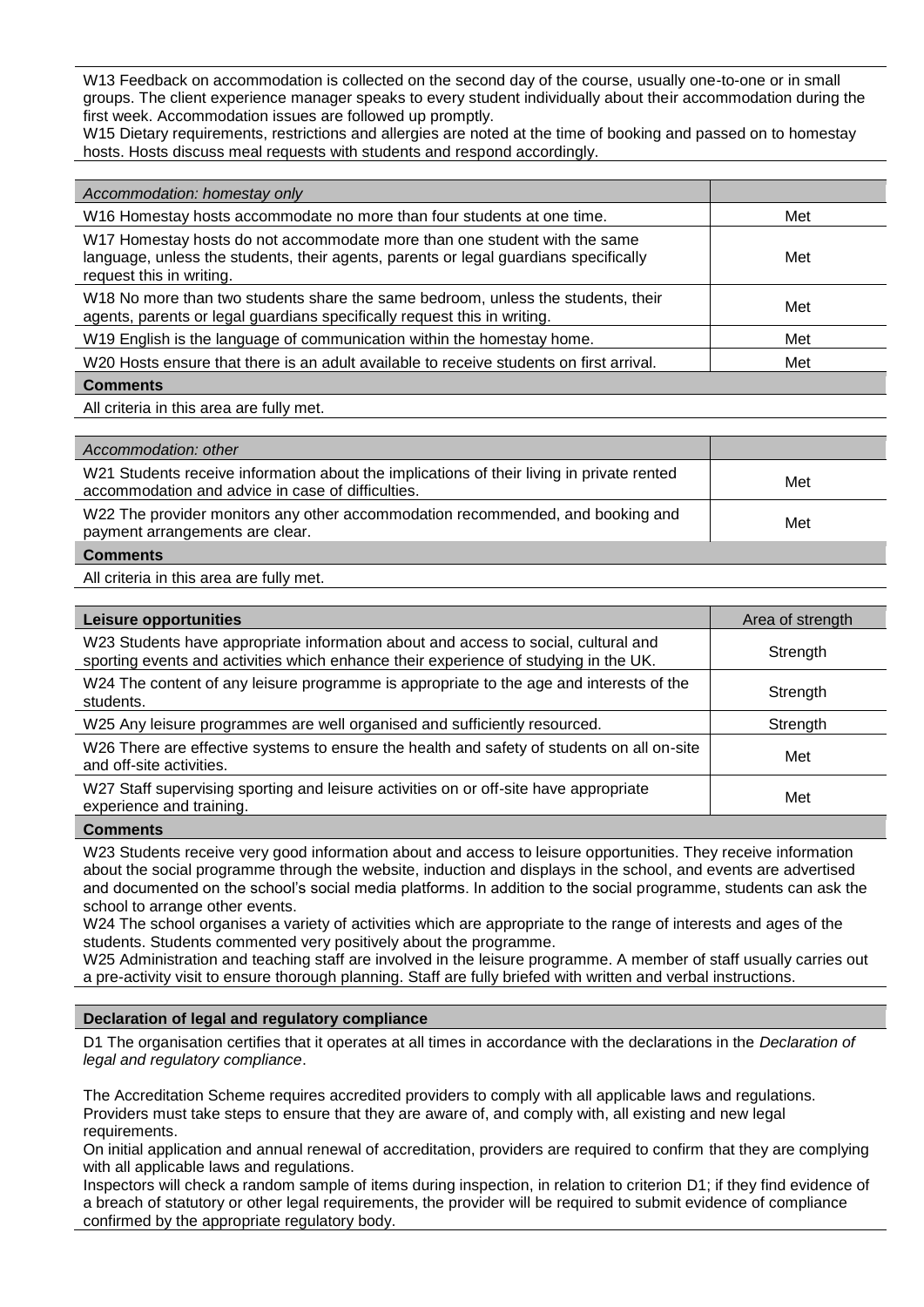Any breach of the law or regulations will be viewed seriously by the Scheme and may result in the withdrawal or withholding of accreditation.

Any sustained breach of the law or regulations which an accredited provider fails upon reasonable notice to remedy will result in accreditation being withdrawn.

# **Comments**

D1 The items sampled were satisfactory.

# **Organisation profile**

| Inspection history                                         | Dates/details                                |
|------------------------------------------------------------|----------------------------------------------|
| First inspection                                           | 1957                                         |
| Last full inspection                                       | June 2015                                    |
| Subsequent spot check (if applicable)                      | N/a                                          |
| Subsequent supplementary check (if applicable)             | N/a                                          |
| Subsequent interim visit (if applicable)                   | N/a                                          |
| Current accreditation status                               | Accredited                                   |
| Other related non-accredited activities (in brief) at this | London School Online;                        |
| centre                                                     | London School of International Communication |
| Other related accredited schools/centres/affiliates        | London School of English Canterbury          |
| Other related non-accredited schools/centres/affiliates    | London School of English Stockholm           |

# **Private sector**

| Date of foundation             | 1912                                                                                                     |
|--------------------------------|----------------------------------------------------------------------------------------------------------|
| Ownership                      | Name of company: The London School of English and<br>Foreign Languages Limited<br>Company number: 522995 |
| Other accreditation/inspection | N/a                                                                                                      |

### **Premises profile**

| Details of any additional sites in use at the time of the | N/a |
|-----------------------------------------------------------|-----|
| inspection but not visited                                |     |
| Details of any additional sites not in use at the time of | N/a |
| the inspection and not visited                            |     |

| <b>Student profile</b>                               | At inspection                                                                                 | In peak week: August<br>(organisation's estimate)        |
|------------------------------------------------------|-----------------------------------------------------------------------------------------------|----------------------------------------------------------|
| <b>ELT/ESOL students (eligible courses)</b>          | At inspection                                                                                 | In peak week                                             |
| Full-time ELT (15+ hours per week) 18 years and over | 117                                                                                           | 220                                                      |
| Full-time ELT (15+ hours per week) aged 16-17 years  | 0                                                                                             | 0                                                        |
| Full-time ELT (15+ hours per week) aged under 16     | 0                                                                                             | $\Omega$                                                 |
| Part-time ELT aged 18 years and over                 | 3                                                                                             | 10                                                       |
| Part-time ELT aged 16-17 years                       | 0                                                                                             | $\Omega$                                                 |
| Part-time ELT aged under 16 years                    | $\Omega$                                                                                      | $\Omega$                                                 |
| <b>Overall total ELT/ESOL students shown above</b>   | 120                                                                                           | 230                                                      |
| Junior programmes: advertised minimum age            | N/a                                                                                           | N/a                                                      |
| Junior programmes: advertised maximum age            | N/a                                                                                           | N/a                                                      |
| Junior programmes: predominant nationalities         | N/a                                                                                           | N/a                                                      |
| Adult programmes: advertised minimum age             | $18+$                                                                                         | $18+$                                                    |
| Adult programmes: typical age range                  | $18 - 50$                                                                                     | $18 - 50$                                                |
| Adult programmes: typical length of stay             | Too varied to generalise                                                                      | Too varied to generalise                                 |
| Adult programmes: predominant nationalities          | Brazilian, French, Italian,<br>Japanese, Korean, Saudi,<br>Swiss, Taiwanese, Thai,<br>Turkish | Varies a lot but roughly in<br>line with inspection week |